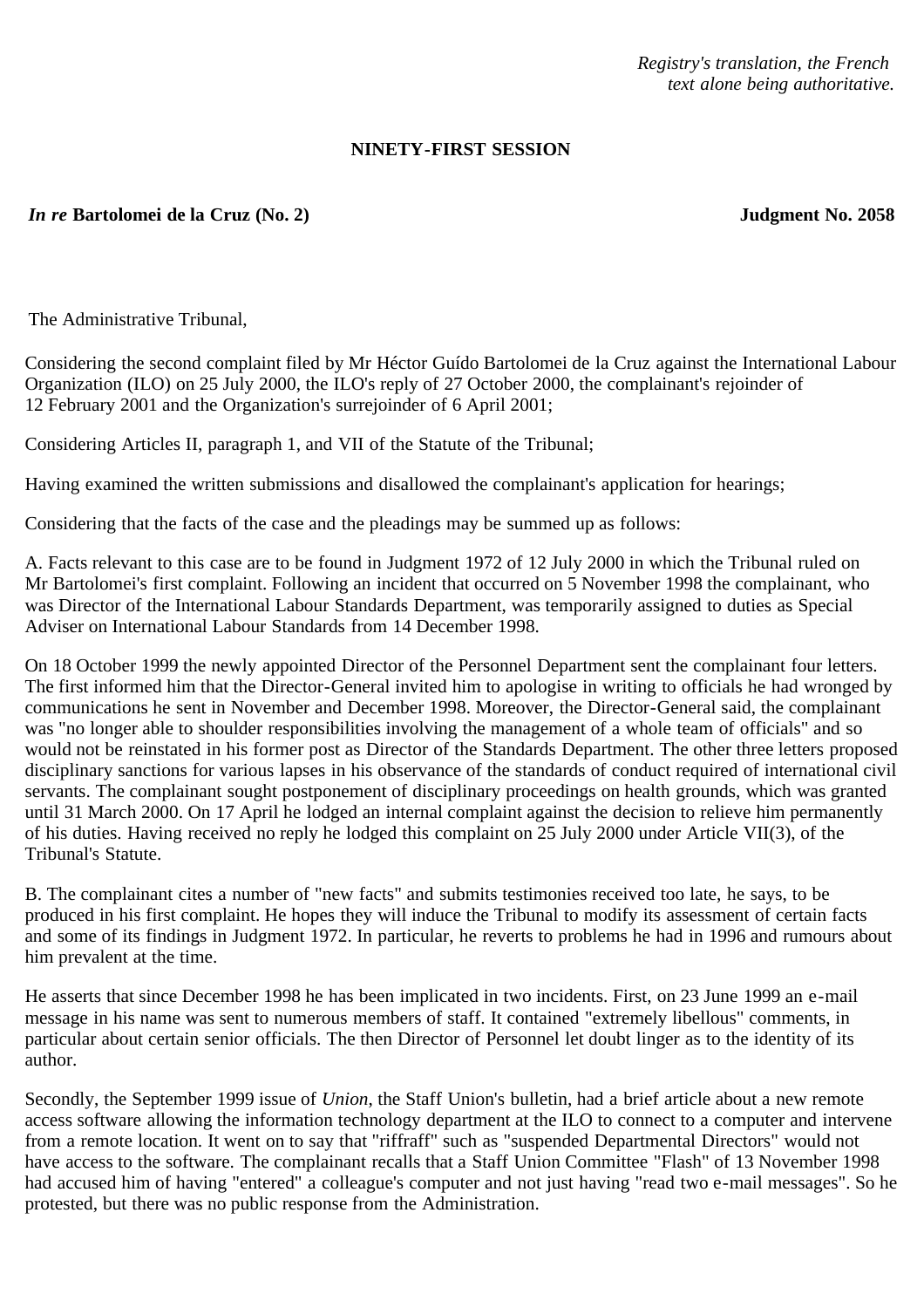On the strength of a report he commissioned from an expert, the complainant contends that he fell victim to mobbing: he was given no "job specifications for his new functions", he has no responsible chief, the Administration failed to respond publicly to the "abuse" in the September 1999 issue of *Union* and no serious inquiry was held with a view to punishing the real authors of the e-mail of 23 June 1999.

He alleges several procedural flaws in the administrative investigation of his case, the findings of which were sent to him in May 1999. In particular, the Staff Union Committee filed several letters of grievance against him, one dated 12 November 1998, but he was told neither of their existence nor of their content, and so was unable to adduce cogent arguments in the inquiry. He objects to the inquiry having been entrusted to the then Director of Personnel, whose impartiality he doubts. The Administration should have brought in an impartial outsider. The insulting manner in which the inquiry was conducted as well as its conclusion affirming that the "Flash" was not libellous because it did not mention him by name, show bias against him. The Administration's failure to react to the "Flash" amounts to a refusal to protect his dignity. Even though the inquiry concluded that he had never entered his colleague's computer, the Administration has still not set the record straight in public, so his good name and honour remain seriously impaired.

He further submits that the decision to relieve him permanently of his duties is out of proportion to the charges against him. It overlooked "his past record" in the Organization and was unfounded, since in November and December 1998 his performance was "professional and beyond reproach". Lastly, to ask him to write letters of apology is "more than a humiliation". It amounts to a sanction, and one which is inadmissible because the Staff Regulations make no provision for it.

The complainant asks the Tribunal to order the production of the Staff Union Committee's letter of grievance against him filed on 12 November 1998 and to quash the Director-General's decision of 18 October 1999 in so far as it relieves him permanently of his duties as Director of the Standards Department and invites him to write letters of apology. He also seeks reinstatement in those duties, a published rebuttal of the accusations against him in the "Flash" of 13 November 1998 and compensation for moral injury. He claims costs.

C. In its reply the ILO objects to the receivability of the complainant's claim to the quashing of the invitation to him to write letters of apology, on the grounds that it is not a decision within the meaning of Article VII(1) of the Tribunal's Statute. Moreover, the *res judicata* rule precludes any challenge to the Tribunal's findings and rulings on issues dealt with in Judgment 1972. Accordingly, it says, several of the complaint's paragraphs and annexes must be disregarded. Even if his complaint could in some respects be treated as an application for review, it would be dismissed as irreceivable. Furthermore, being discretionary, the impugned decision is subject to only limited review by the Tribunal. Lastly, it submits that the testimonies and expert report the complainant relies on are of no value as evidence, being based on a partial version of the facts.

As to the e-mail incident of 23 June 1999, the Organization observes that it held a "thorough inquiry" and informed the complainant in a letter of 15 July that it had started investigating the matter. However, since the inquiry failed to reveal the identity of the real author of the e-mail, the Organization was unable to take any action. Regarding the article published in the September 1999 issue of *Union*, the ILO explains that it wrote to the Editor in Chief pointing out that it was reprehensible and calling for compliance with the duty of discretion.

The ILO observes that, having turned to the Director of Personnel several times since November 1998, the complainant is not in a position to object to her having headed the inquiry. He raised no objection when she informed him that the inquiry was to be conducted by the Personnel Department. The Organization denies any bias on the part of the Director of Personnel or the Administration. As to the Staff Union Committee's letter of grievance of 12 November 1998 - which it attaches to its reply - it did send the complainant a copy in October 1999, though the contents were immaterial to the inquiry.

At no time did the ILO cast doubts on the complainant's professional competence. His conduct, however, was another matter: when his lapses came to light the Administration was bound in the Organization's interests to take appropriate action regarding his position in the Organization. The disciplinary sanctions taken show no breach of the principle of proportionality. The latter is in any event immaterial to the decision under challenge, which concerns the assignment of an official and is therefore within the bounds of the Director-General's discretionary authority. The decision as to where the complainant was to be finally assigned would undoubtedly have been different if, after the "Flash" was published, he had not tried to take the law into his own hands without any thought for his fundamental obligations as an international civil servant and the basic rights of other officials in his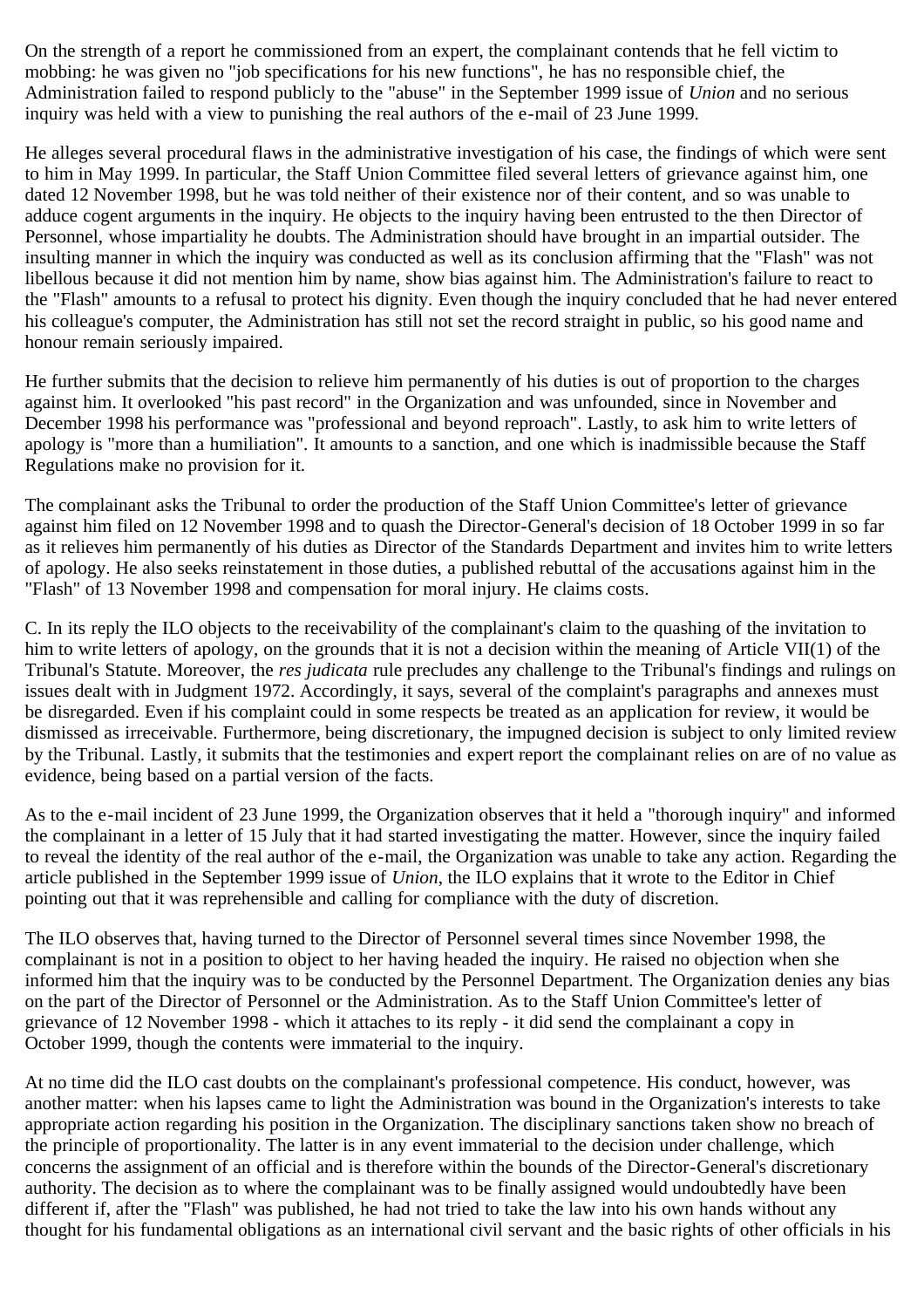department. The Organization therefore considers his claims to the quashing of the impugned decision and to reinstatement in his former post to be devoid of merit.

In alleging that the inquiry lacked objectivity, the complainant is raising issues on which the Tribunal has already ruled in Judgment 1972. The ILO observes that it acknowledged the "Flash" to be offensive and that the complainant had the right to defend himself. On the basis of the inquiry report the Staff Union was asked to publish its own corrigendum to the "Flash" and an apology. Otherwise, the Administration was to publish a corrigendum. The Staff Union Committee, however, considered that it was not able to comply with that request. The Director-General takes the view that, since the "Flash" was published nearly two years ago, to revert to the issue now would be counterproductive for the running of the Office. Besides, the Tribunal has in the meantime delivered Judgment 1972 acknowledging that, although the attacks on him were unjustified, the complainant was partly to blame for the deterioration in the working environment that followed. That being so, if the Administration is to publish a rebuttal of the false accusations against him, it must do likewise for the officials he himself accused wrongly. Since he has failed to offer a proper apology, the ILO considers that, in the interests of impartiality, any such publication ought to consist of a referral to the Tribunal's findings in Judgment 1972 and it has proposed to the complainant a draft text to that effect.

In the ILO's view, the only possible affront to the complainant's honour arose from the publication of the "Flash", which the Organization has totally repudiated. It submits that his claims to publication of a corrigendum and to compensation for the injury allegedly caused by the "Flash" are unfounded. Indeed, the two claims cannot be awarded together: although the publication of idle insinuations may warrant compensation, public denial of them constitutes proper redress for any injury caused. The reason why there was no public denial in this case is that the complainant rejected the Administration's proposals. So the absence of a repudiation does not entitle him to any financial relief.

Nor may he claim any compensation on the grounds that the various administrative decisions affecting him caused him moral injury, since there is no conclusive evidence that the ILO caused him unnecessary hardship. When it took the decision to reassign him temporarily, it maintained his grade and showed the utmost discretion in order to protect his good name. If his reputation suffered, he alone is to blame because he has persisted in publicising his own version of the facts. In view of all the foregoing, the ILO considers his allegation of mobbing to be unfounded.

Lastly, the Organization submits that its sole purpose in inviting the complainant to write letters of apology was to enable him to re-establish normal working relations with the officials concerned. It points out that he was not the only recipient of such a request: all the officials concerned by the incidents have been asked to apologise to those they offended.

D. The complainant rejoins that his complaint is not an application for review. He observes that the decision to relieve him permanently of his duties was taken while he was totally unfit for work; consequently, the Administration has had no opportunity to ascertain whether he would again be capable of directing his department. In his submission, that decision constitutes a hidden disciplinary sanction and is unlawful because any lapses he may have had in reaction to the mobbing are largely due to errors on the part of the ILO. Lastly, even an order from the Tribunal to publish a corrigendum to the "Flash" could not undo the two years "of illness and suffering" that he has endured. In this connection, he asks the Tribunal to recognise that his illness is a result of his problems at work.

E. In its surrejoinder the Organization maintains that the inquiry confirmed that there was nothing temporary about the incompatibility of the complainant's "position" with a management post, since he was unable to refrain from "further disrupting the service".

The complainant may not use mental illness as a pretext for blaming the Administration for his mistakes. Besides, for an illness to be service-incurred, it must not only be related to work, but must also be the direct consequence of a specific risk to which the official has been exposed in carrying out duties entrusted to him. Psychological reactions to adverse administrative decisions cannot be attributable to work.

## CONSIDERATIONS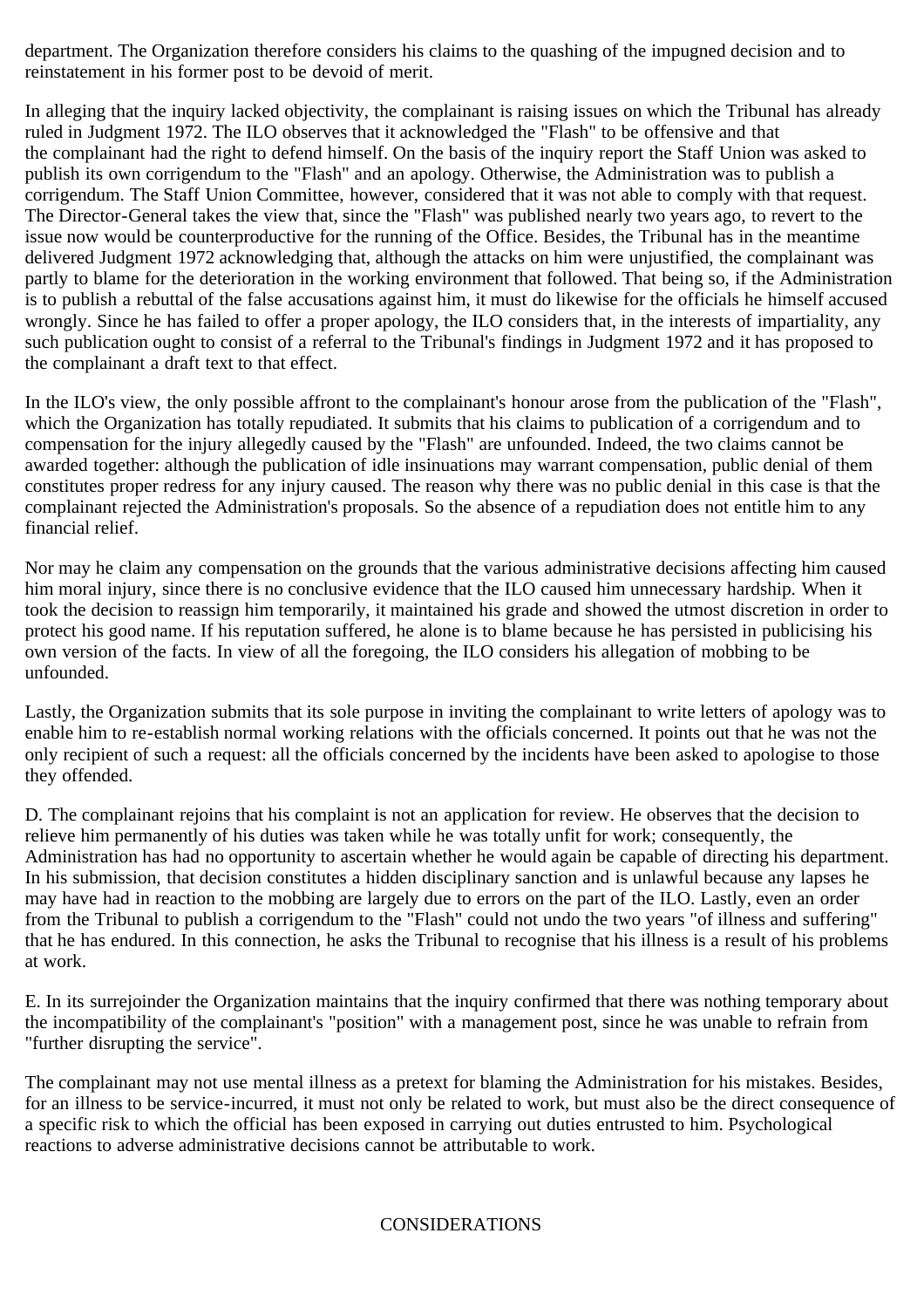1. The complainant is a former Director of the International Labour Standards Department. Following a number of incidents, which are recounted in Judgment 1972 (*in re* Bartolomei de la Cruz), the Director-General relieved him of his duties by a decision, described as provisional, and assigned him to new duties as Special Adviser on International Labour Standards. Construing the reassignment as a hidden disciplinary sanction the complainant came to the Tribunal, which dismissed his complaint in the above-mentioned judgment. The Tribunal found that, in view of the circumstances of the case, the Director-General had lawfully used his discretionary authority in deciding to reassign, at least temporarily, a director whose department was no longer functioning properly, and that the official's dignity had not been impaired.

2. By a letter of 18 October 1999, the new Director of the Personnel Department notified to the complainant the decisions taken to close the case. First, the Director-General had decided to remove him permanently from his duties as Director of the Standards Department on the grounds that all the evidence showed him to be "no longer able to shoulder responsibilities involving the management of a whole team of officials" of a "key department in the area of workers' rights". Secondly, the complainant was invited to apologise in writing to the officials against whom he had made allegations. Lastly "proposals for a reprimand" would be addressed to him under separate cover.

The letter went on to emphasise that the publication of the "Flash" by the Staff Union Committee, which could be construed as accusing a director of improperly entering the e-mail system or computer of another official, could elicit only disapproval from the Administration; that the inquiry which ensued had cleared him of blame on that score; and that the Staff Union would be invited to publish the necessary corrective statements and offer its apologies "if, due to some action or other of its members, a director was associated by name with the accusation in the Flash".

3. On 17 April 2000 the complainant filed an internal complaint under Article 13.2 of the Staff Regulations, recounting the circumstances of the case at length and challenging his "punitive transfer", which, he said, was not a sanction provided for in the rules, was unwarranted and adopted following an inquiry which showed numerous procedural flaws and bias. He also alleged that the Administration failed to protect him from "mobbing", and sought reinstatement in his duties, the publication of a formal denial of the accusations against him in the "Flash" of 13 November 1998, and redress.

4. Since the Director-General failed to reply within sixty days, the complainant has come to the Tribunal challenging the implied confirmation of the decision of 18 October 1999 in so far as it relieves him permanently of his former duties as Director of the Standards Department and invites him to write letters of apology. The complainant adds that he wishes "to obtain changes in some of the assessments ... made by the Administrative Tribunal in Judgment 1972 in the light of new facts and testimonies received too late to be submitted with his first complaint".

5. It should be noted in this connection that the complainant does not challenge the Tribunal's ruling in Judgment 1972, which means that his claims do not amount to an application for review. The ILO contends that assessments already given by the Tribunal are not open to challenge and considers that several paragraphs of the complaint should be discounted under the *res judicata* rule. The plea fails: the decision challenged in the present dispute is not the one addressed in Judgment 1972, so the complainant may rely on all such evidence and testimony as he deems appropriate to support his pleas.

6. That having been said, the ILO is right to object to the receivability of his claim to the quashing of the invitation to him to write letters of apology. Although one of a set of measures devised by the Organization in an attempt to put an end to this regrettable affair, the "invitation" does not constitute, contrary to what the complainant asserts, a decision that can be set aside. If, however, the measure was proved to be excessive, as the complainant contends it is, his claim to compensation for moral injury arising from the affront to his dignity could be justified. This matter will be discussed below under 14.

7. The complainant attributes the decision notified in the letter of 18 October 1999 to remove him permanently from office as Director of the Standards Department to several factors: mobbing, a phenomenon he analyses at length on the basis of a report he commissioned from an expert; hostility on the part of some members of staff; and bias on the part of the then Director of Personnel. In support of his claim to the quashing of that decision, he produces numerous statements from witnesses attesting to his professional competence, which the ILO has in fact never denied.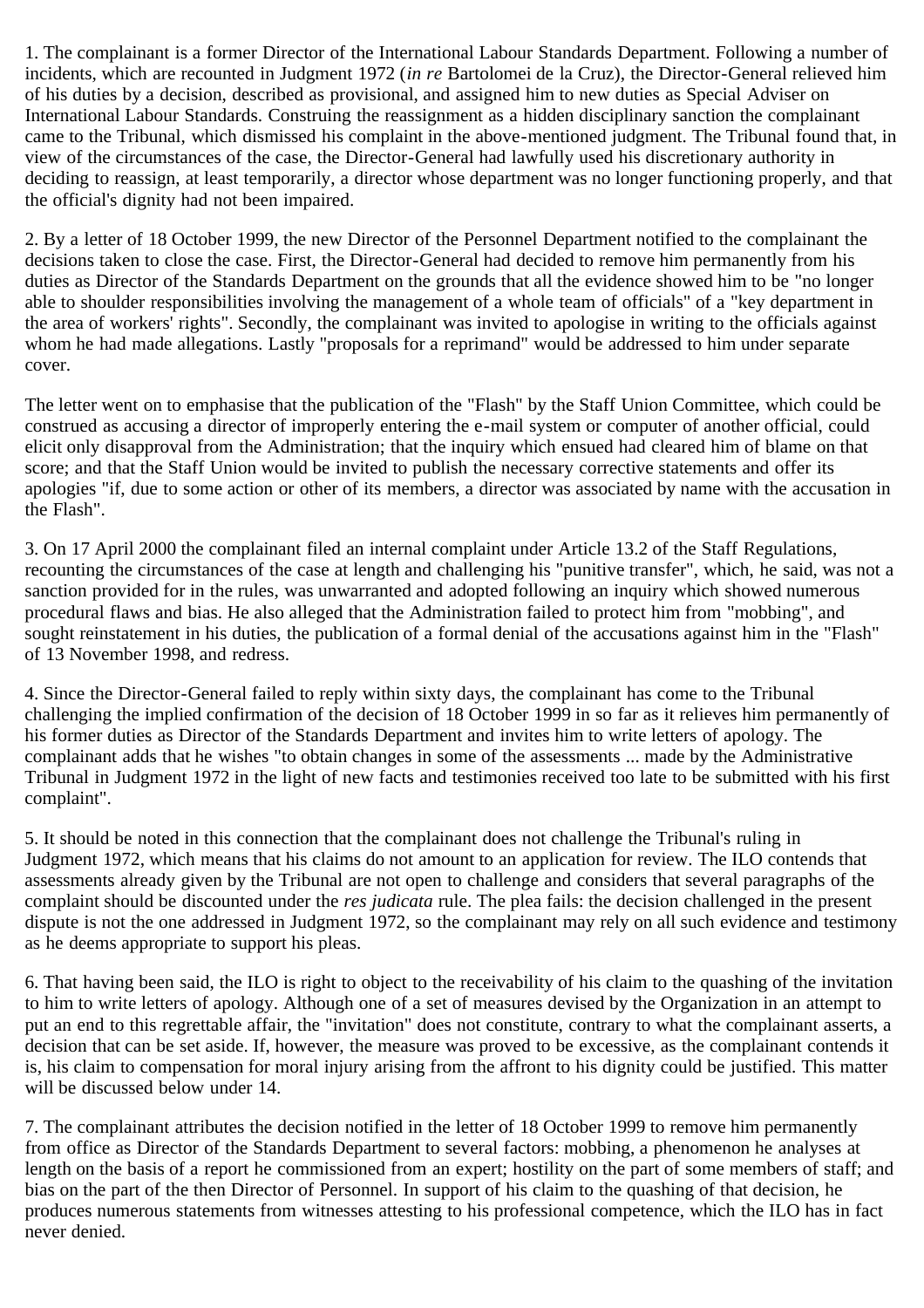8. Contrary to the complainant's allegation, the present case adds nothing new to the issues already considered by the Tribunal in Judgment 1972. It is true that he places more emphasis on the fact that the ILO's bias arose from events prior to the incidents that prompted the measures affecting him. He submits for instance that his intention to stand for office as Director-General aroused "false and libellous rumours" in 1996 and that the Administration deliberately prolonged an administrative inquiry into the conditions under which he employed his maid. According to a witness, in the course of that inquiry the former Director of Personnel displayed "inordinate aggressivity" towards him though the accusations against him were false. The Tribunal can clearly not regard allegations about events that occurred in 1996 as proof of the Organization's bias, and will take account only of the objective items of the evidence on file.

9. As well as recounting in detail events with which the Tribunal is already familiar and facts which he qualifies as new - set out under A and B above - the complainant develops the following legal pleas. He alleges that he fell victim to mobbing and that the ensuing inquiry - the findings of which were sent to him on 24 May 1999 - shows procedural flaws and a lack of objectivity. He further submits that the adverse decision is in breach of the principle of proportionality and without merit.

10. He contends that he was mobbed as a result of the Administration's failure to apply appropriate measures to the Staff Union Committee for publishing a "Flash" that made libellous charges and an accusation of computer piracy which has now been proved false. What is more, he has still not received a "job specification" corresponding to his new duties and does not even have a supervisor. Lastly, the Organization has several times demonstrated its unwillingness to afford him protection: for instance, in June 1999, a libellous e-mail message, of which he was obviously not the author, was sent out in his name.

It appears that the ILO was anxious - though it did not succeed - to keep matters confidential as far as possible and to avoid adding fuel to the accusations, libel and rumours. In the Tribunal's view it would probably have been better advised to state publicly that the e-mails that prompted the dispute were not pirated but simply found in a photocopying machine, as was stated in Judgment 1972. In any event, none of the facts the complainant relies on in this connection bears out his objections to the lawfulness of the decision to remove him from his duties and, more generally, it is plain from the evidence on file that his accusation of harassment on the part of the Organization is unfounded.

11. As to the inquiry itself, it is plain from the abundant correspondence between the complainant and the then Director of Personnel that none of the evidence was kept from him and that he was able to comment on all the Administration's letters and challenge its findings. Even supposing that he did not receive the Staff Union Committee's letter of grievance, the inquiry report notes expressly that no certain conclusions could be drawn because he had been unable to comment on the allegations in it. Moreover, neither the correspondence nor the excerpts of the inquiry report cited in the defendant's reply in any way bear out the serious accusations of partiality and bias levelled against the former Director of Personnel. Nor is there proof of any procedural flaws, of any impairment of the right of defence, or of any abuse of authority.

12. As to the merits, the Tribunal takes the view that, however regrettable the complainant's position may be for someone able to count on testimonies so laudatory of his competence and the esteem in which he was held, and whose health was probably affected by the dispute, the Director-General exercised his discretionary authority quite lawfully in deciding not to reassign him as head of a department which, as said in Judgment 1972, was no longer able to function properly. That he performed his duties most satisfactorily before being relieved of them is not disputed and is indeed demonstrated by numerous testimonies. However, that affords no grounds for doubting the Director-General's assessment that the complainant was "no longer able to shoulder responsibilities involving the management of a whole team of officials". As noted in Judgment 1972, on several occasions he broke the most elementary rules of confidentiality by making public accusations against a number of colleagues and staff members whom he identified by name, and sending documents concerning the incidents to many people in and outside the Organization - even after the decision to remove him temporarily from his duties had been taken. Consequently, the decision to change what was only a provisional measure into a definitive one cannot be regarded as tainted by any error of law.

13. The complainant asks that the defendant be ordered to publish a denial of the accusations made in the "Flash" of 13 November 1998. It is not, however, for the Tribunal to issue such an injunction.

14. His claim to the quashing of the decision having failed, so too must his claim to redress. It should nonetheless